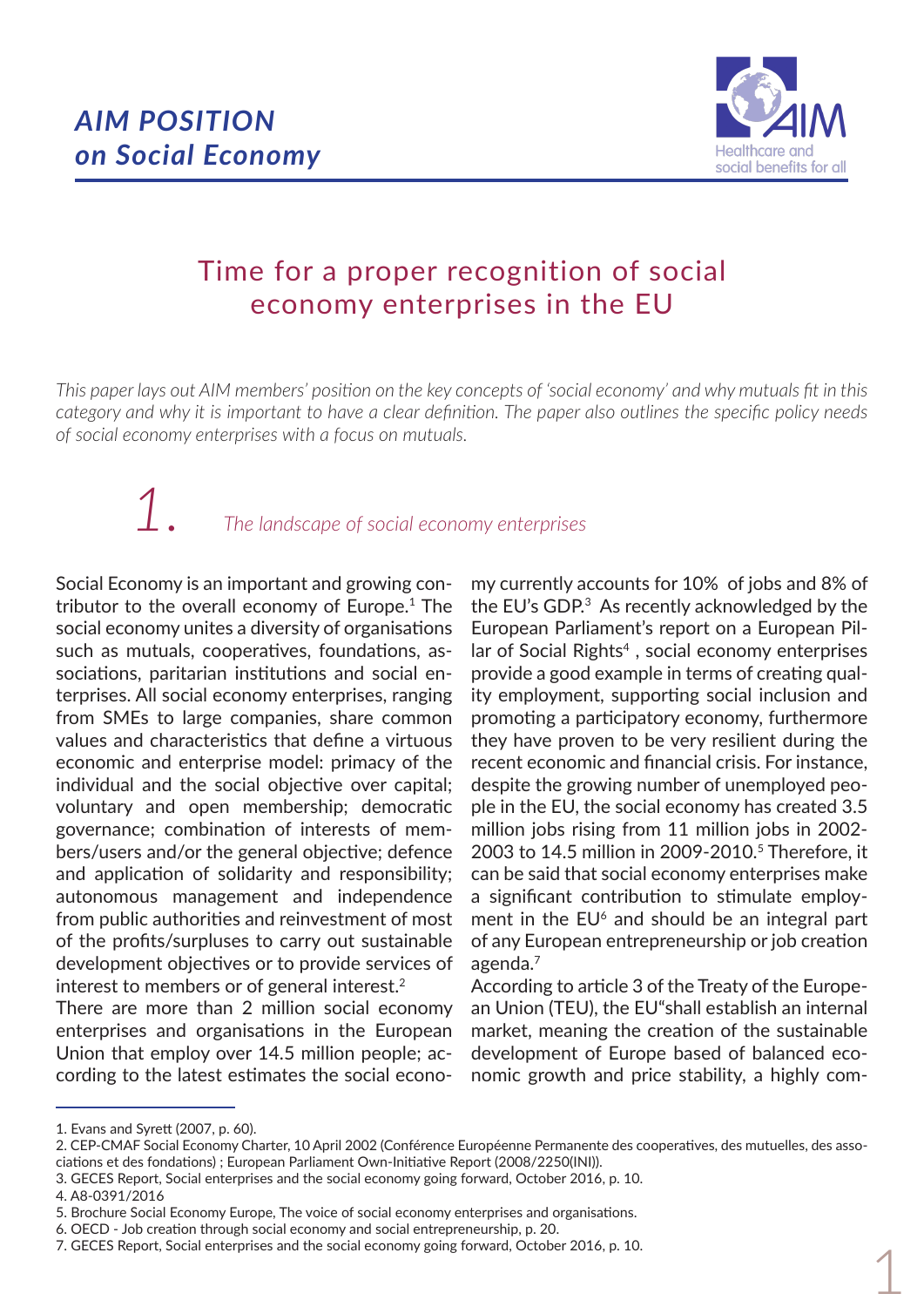petitive social market economy, aiming at full employment and social progress, and a high level of protection... It shall as well respect its rich cultural and linguistic diversity and safeguard Europe's cultural heritage". During the past years, the European institutions have undertaken several measures to fulfil this duty by supporting and emphasising the importance of social economy enterprises, including mutuals.<sup>8</sup>

In a just recently published report, the GECES<sup>9</sup> expert group of the European Commission "calls for a better recognition of the social economy and social enterprises in Europe, including in the various national legal systems, building on the traditions of each individual country." At the same time, the expert group invites the European Commission to study the legal and pragmatic implications of a possible use of the "shared"/"mutual" recognition principle. Furthermore, the promotion of social economy enterprises should not only be supported by the European institutions. The expert group asks Member States to commit themselves to recognising the social economy/social enterprise forms which already exist in the legal systems of other Member States.<sup>10</sup>

*What are the main obstacles to the further development of social economy enterprises and organisations in Europe?* 

Terminological confusion: social enterprises as a social economy actor

The European Commission "aims to create a favourable financial, administrative and legal environment for social enterprises so that they can operate on an equal footing with other types of enterprises in the same sector". In 2011, the Commission launched the Social Business Initiative  $(SBI)^{11}$  in which a definition<sup>12</sup> on "social enterprises" was proposed and actions were identified to make a real difference and improve their situation. According to this SBI definition, social enterprises are an operator in the social economy. However, the term "social enterprises" does not cover the rich diversity of the European social economy, active in all the economic sectors and referring to a universe of enterprise and organisation models.

According to the Commission's Social Business Initiative, social enterprises are a social economy actor thus providing social services and/or goods and services to vulnerable persons; and/or enterprises with a method of production of goods and

services with a social objective, such as the work and social integration of vulnerable people. Public authorities should ensure that social enterprises operate in accordance with social economy's values and common characteristics to prevent a misuse of the "social enterprise" concept with a "social washing" purpose.

### Access to funding

Because of the differences some social economy enterprises do not fall under the scope of "social enterprises" and do not benefit from better policies, which can lead to market distortions. Although social economy enterprises have access to European Programmes, one of the biggest challenges is to find the right funding opportunities, due to the lack of knowledge about social economy enterprises. A Belgian mutual, for example, which fulfils the requirements of the SBI of the European Commission, would have problems to have access to funds because mutuals in Belgium are not small-and-medium-sized enterprises.

<sup>8.</sup> Nevertheless, the austerity policy imposed on member states dismantle the welfare states in several countries and are also a threat to the functioning of social economy enterprises (e.g. in Greece, Bulgaria, Romania, Portugal and Spain). Instead of solidarity and cooperation they create poverty and the right of the strongest which makes it difficult to function, for social economy, when the basic human life conditions are not fulfilled.

<sup>9.</sup> GECES: Commission Expert Group on Social Entrepreneurship

<sup>10.</sup> Report of the GECES: Social enterprises and the social economy going forward, October 2016, p. 11.

<sup>11.</sup> Social Business Initiative (COM(2011)682) .

<sup>12.</sup> Social enterprises are (1) « those for who the social or societal objective of the common good is the reason for the commercial activity, often in the form of a high level of social innovation (2) where profits are mainly reinvested with a view to achieving this social objective (3) where the method of organisation or ownership reflects the enterprises' mission, using democratic or participatory principles or focusing on social injustice."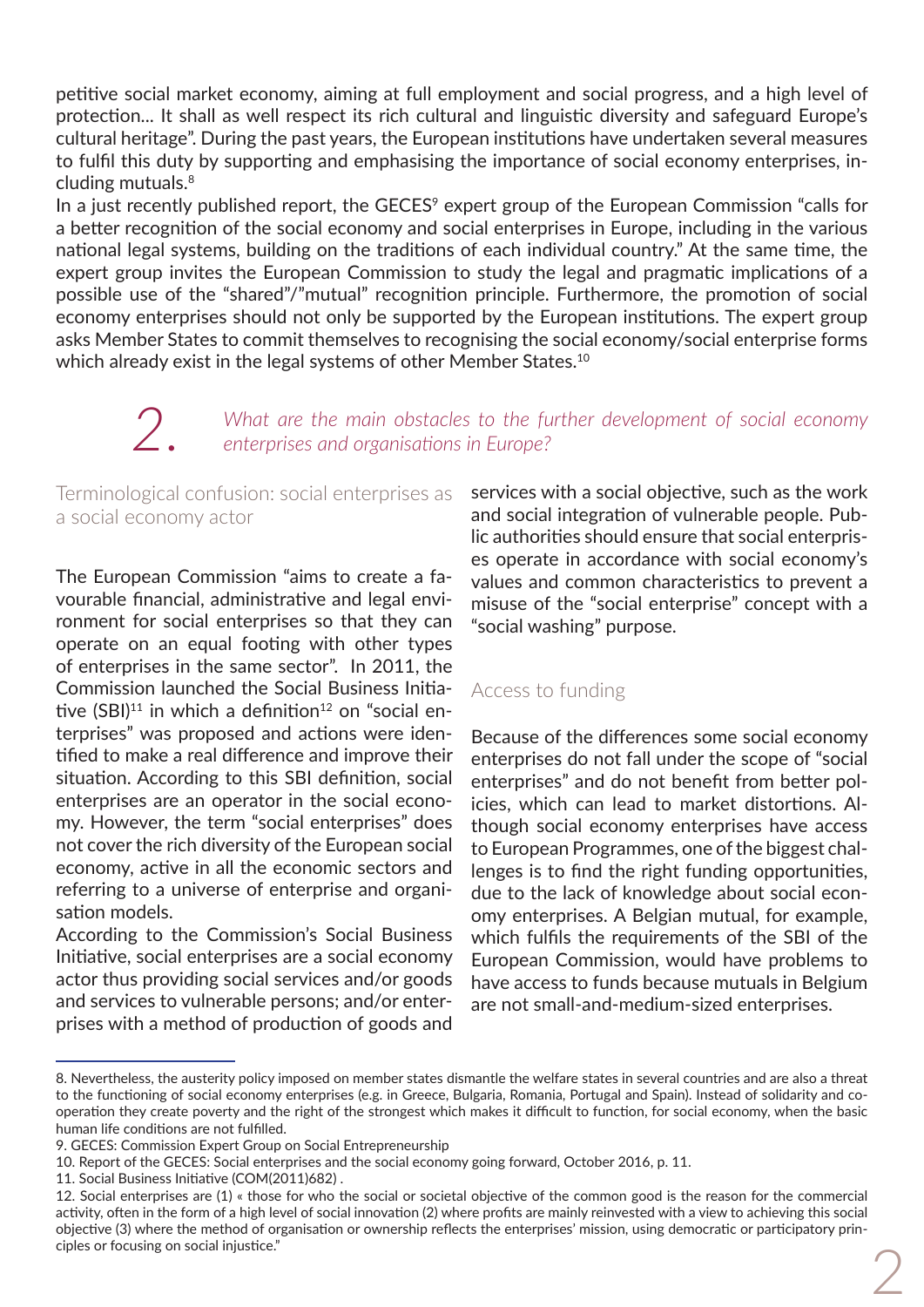### Social innovation

Social economy enterprises are the engine for social innovation. Social innovation ensures the well-being of people and brings added social value. Because there is no clear definition, most people, when speaking of social innovation, think of new technologies and industry. This leads to the risk to limit public financing to specific innovative practices, although these practices do not necessarily bring more added social value. Social innovation goes beyond technological innovation and includes as well criteria that serve the public interest. Those criteria could be the promotion of social interest, the well-being of people, social cohesion, improvement of quality of life, good health, promotion of equality etc.). Mutuals as part of the Social Economy, are social innovative and contribute to the well-being of people.

Mutuals reliant on a strong base of members engaged in their health and in the democratic process of their mutual are the ideal organisation for social innovations to be taken up. These practices will include new processes, new products and generally new ways of doing things.

An example of innovative product is the offer provided by French mutual MAIF that gives elderly members the possibility to have a device that will put them in relation with emergency services if they fall.13 Examples of innovative process are as well the online claim tools that more and more mutuals use and the reliance on online platforms to involve millions of members in the democratic process of the mutual. Furthermore, the Belgian Liberal Mutualities offers partial reimbursement of psychological assistance for youngsters and adults. The French mutual, Mutualité Française, developed a new project for patients suffering from respiratory diseases. A medical advisor in indoor environment trained to identify pollutants and allergens, visits patients in their homes to clarify the diagnosis and implement the appropriate measures. At the same time, this led also to the creation of a new business.<sup>14</sup>

#### Cross-border activities

Furthermore, the lack of recognition of actors in the social economy, including mutuals in many Member States, and the lack of understanding of their status makes it difficult for them to develop

and to engage in cross-border operations.15 For example, the Belgian Mutual Solidaris and the French mutual MGEN started a partnership in 2012 which included the possibility of providing a common offer to their members. The partnership also foresees exchange of both mutuals on common issues as well as common representation of interests at EU level. However in the case of Solidaris, no services can be provided to French members according to the Belgian law (only allowing Solidaris to have members who live or work in Belgium). The French mutual MGEN is in touch with non-for-profit insurance organisations based in other Member states. By nature, the legal form of these organisations is different from the French legal forms, even though they are fully comparable in terms of missions and funding values. The affiliation process to a mutualist group is therefore made difficult. Mutuals face challenges such as high capital requirements for the launch and functioning of mutual insurance, no access to the market for short-term insurances for a period less than three year and the impossibility to create horizontal groups in the mutual insurance sector. In six European countries (Lithuania, Czech Republic, Estonia, Slovakia, Iceland and Liechtenstein) there are no regulations at all enabling to create mutual. In these countries, as a consequence of the absence of legal tool, the legal barrier to create a mutual is the highest. That's why mutuals and foundations as actors of the Social Economy were lobbying for a European Statute to facilitate cross border activities. Both failed because of the unanimity voting principle in the Council of the European Union.

#### Soft law

Social economy enterprises received support at European level through various reports such as the Panteia report, resolution of the European Parliament, the GECES report and council conclusions of the Council of the European Union (see above), and through the so-called soft law. On the other hand, there is no hard law or obligatory initiatives.

<sup>13.</sup> https://www.maif.fr/particuliers/services-au-quotidien/serelia-teleassistance/serelia-teleassistance.html

<sup>14.</sup> FNMF: Les mutuelles, des entreprises sociales au cœur de l'innovation sociale.

<sup>15.</sup> Report of the GECES: Social enterprises and the social economy going forward, October 2016, p. 33.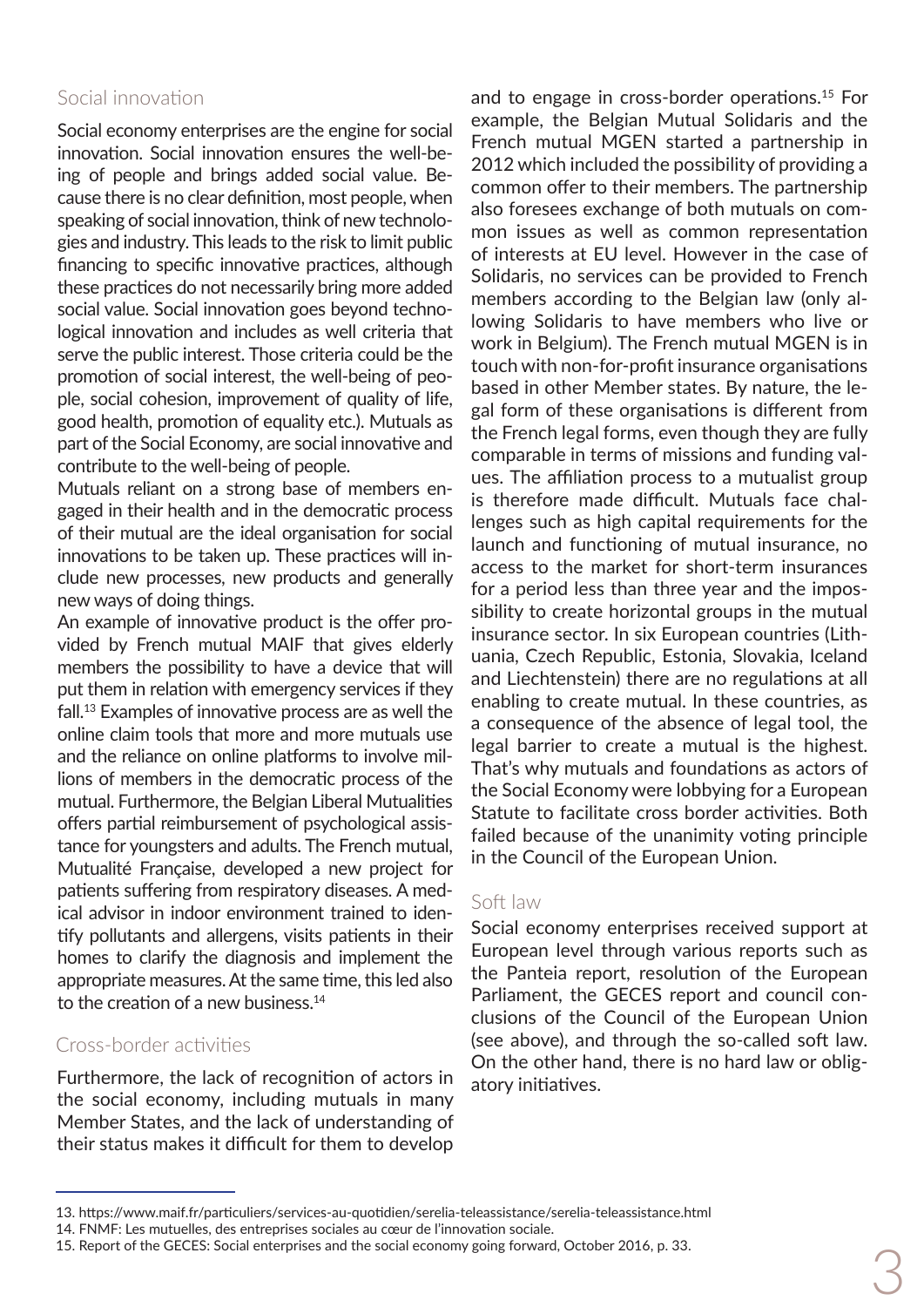#### Clear definition for social economy enterprises

The concept of social economy enterprises differs in the different Member States. That's why AIM pleads for a clear definition of Social Economy at European Level and to promote Social Economy. The lack of understanding of social economy enterprises hinders them to have access to funding and to develop in accordance with their core values and organisational forms.

It is important that a kind of minimum standards is accepted at EU level, so that all Members States and European institutions speak the same language.

*2*.

*4*.

*Common values and characteristics of stakeholders acting in Social Economy*

 People-based entities which develop an activity with to the principal aim of satisfying the needs of people instead of rewarding shareholders as well as ensuring the primacy of the individual and the social objective over capital;

Voluntary and open membership

Democratic governance

*1*.

*3*.

*7*.

The combination of the interests of members/ users and/or the general interest strengthened by a sound territorial attachment;

The defence and application of the principle of solidarity and responsibility; *5*.

Autonomous management and independence from public authorities; *6*.

Most of the surplus is used to carry out sustainable development objectives, services of interest to members or of general interest.

Promotion and integration of Mutual Benefit Societies as a social economy actor in the European Semester and the European Pillar of Social Rights

AIM calls for the social aspect of the market economy and particularly solidarity-based access to healthcare to all through organisations such as mutuals to be promoted and integrated in the European Semester and the Pillar of Social Rights. The European Semester enables the Member States to coordinate their economic policies throughout the year and address the economic challenges facing the EU. Mutual societies play a key role in the European Union to ensure social cohesion, especially in the field of social welfare in which they provide a large variety of services: social and health services as well as health insurance. They stand at the basis of European social protection systems and play a key role within them.

Mutuals are at the forefront of social innovation to meet the need of their members. They play an important role for society providing high quality services and a network of health services for all persons independently from their social status. They

also have their own governance model and their members engaged into the democratic process. Issues of social innovation among mutual societies will be addressed in a paper highlighting examples of good practice to illustrate mutual societies' involvement in the area of innovation.

4 Mutuals are enterprises in economic terms, they create employment and social values; they provide services to almost 230 million European citizens: hence, they are a powerful factor of economic regulation and social cohesion while the economic and financial crisis deprives states from the necessary resources to pursue solidarity policies. They have little exposure to hazards of financial markets and to speculation and hence proved to be very resilient in times of crises. This is why the promotion of the mutual model is considered as a European issue and should be promoted and integrated in the European Semester and in the Pillar of Social Rights.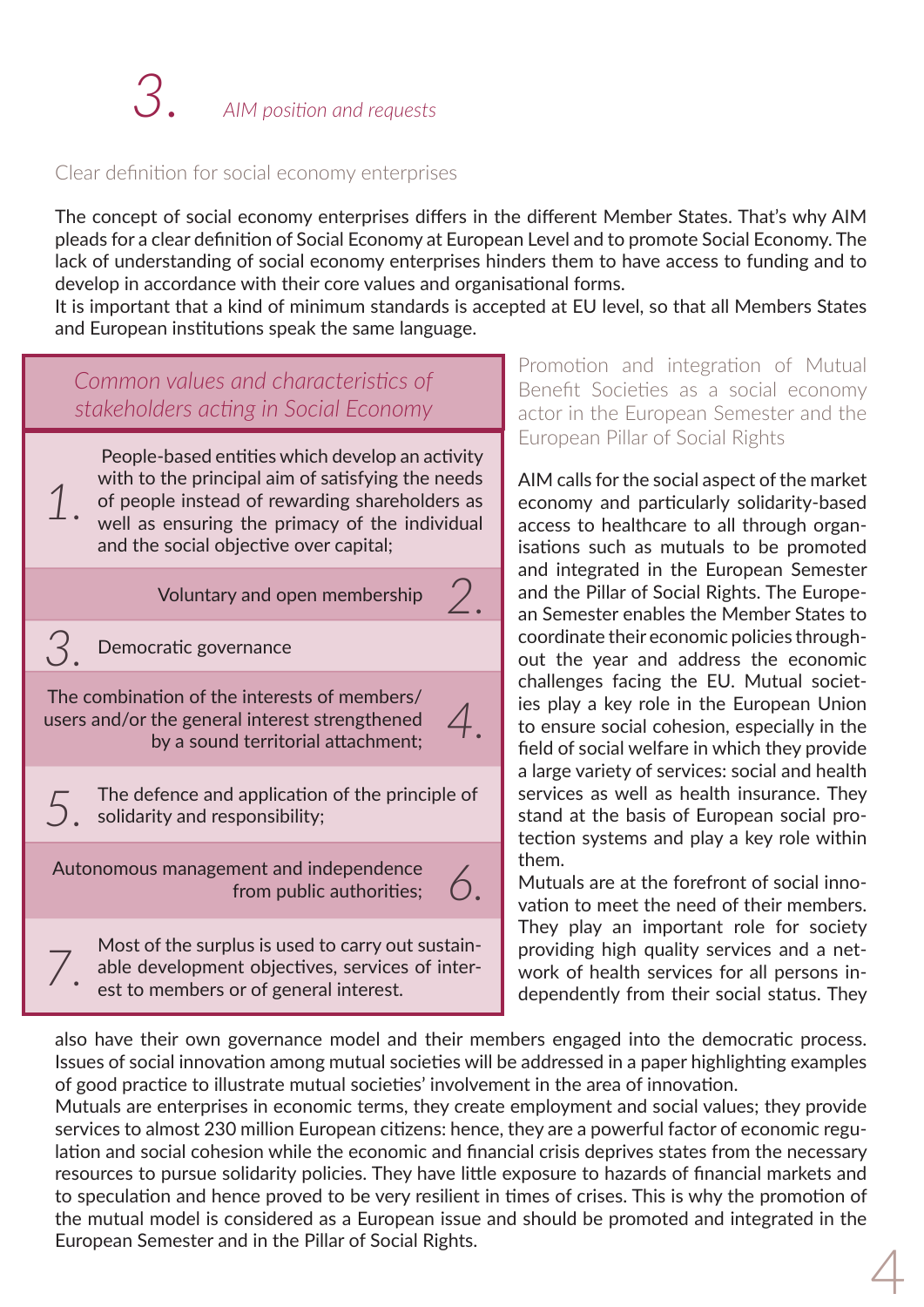#### Creating a legal framework to help mutuals recognition across Europe

The lack of recognition of actors in the social economy, including mutuals in many Member States, and the lack of understanding of their status makes it difficult for them to develop and to engage in cross-border operations (See above). The existence of a statute for cooperatives and non-existence of a statute for mutuals leads to market distortion. Therefore, the European Commission should give all actors in the Social Economy a tool to operate cross border. AIM asks the European Commission to develop alternatives in the coming years to enable mutuals to operate cross border as it was proposed by the GECES expert group of the European Commission.

The GECES expert group of the European Commission recommends in its report to atives to enable them to use be one step to achieve recogni-"investigate alternative ways help Member States design an ad-

2016 and the European Parliament lays down the minimum prinadopted a resolution in 2013, plead-ciples to encourage and suping for Statute for a European mutu-port Member States in estabal society. The promotion of social lishing a dedicated national economy enterprises is not only sup-framework to develop social ported by European institutions but economy enterprises, includby Member States. In December 2015, ing mutuals. Furthermore, the council of the European Union ad-the rules of the internal maropted conclusions on "The promotion ket (free circulation of capital of the social economy as a key driver in particular) should apply to of economic and social development actors of the Social Economy. in Europe".

#### Health should not be traded at the free market

AIM and its members request protection of the European social economy and social 'services of general interest'(e.g. social security, health services, education) against possible negative effects of free trade agreements like TTIP & CETA. The European social economy should not be collateral damage of the free trade agreements and should be excluded from the scope in a clear way.

#### Guidelines are necessary to support the creation of social economy enterprises"

stimulate cross-border opera-A legal framework for social economy tions of mutuals and cooper-enterprises including mutuals would

the full potential of the Inter-tion. As already proposed in the nal Market in order to expand GECES report, the Commission their activities. At the same should propose legal guidelines time, the report promises to or recommendations which could

to remove barriers for mutu-equate framework to support the als. The European Economic flourishing and expansion of social and Social Committee refers economy enterprises. AIM welcomes to the importance of mutuals the proposal of the GECES group to in its report from November prepare legal recommendations that

AIM also asks to exclude all social and health services as well as all social benefits from the scope of austerity policies. They dismantle the welfare states in several countries and are also a threat to the functioning of social economy enterprises (e.g. in Greece, Bulgaria, Romania, Portugal and Spain). Decent minimum wages and decent sickness and unemployment benefits should be guaranteed in all European member states.

#### Expectations towards the EU Presidency

AIM asks the European Union Presidencies for:

## *A European umbrella legal framework for all social enterprises*

A general legal framework for all social enterprises in each EU country would foster the development of social economy enterprises. A comparison

<sup>5</sup> 16. Report of the GECES: Social enterprises and the social economy going forward, October 2016, p.33.